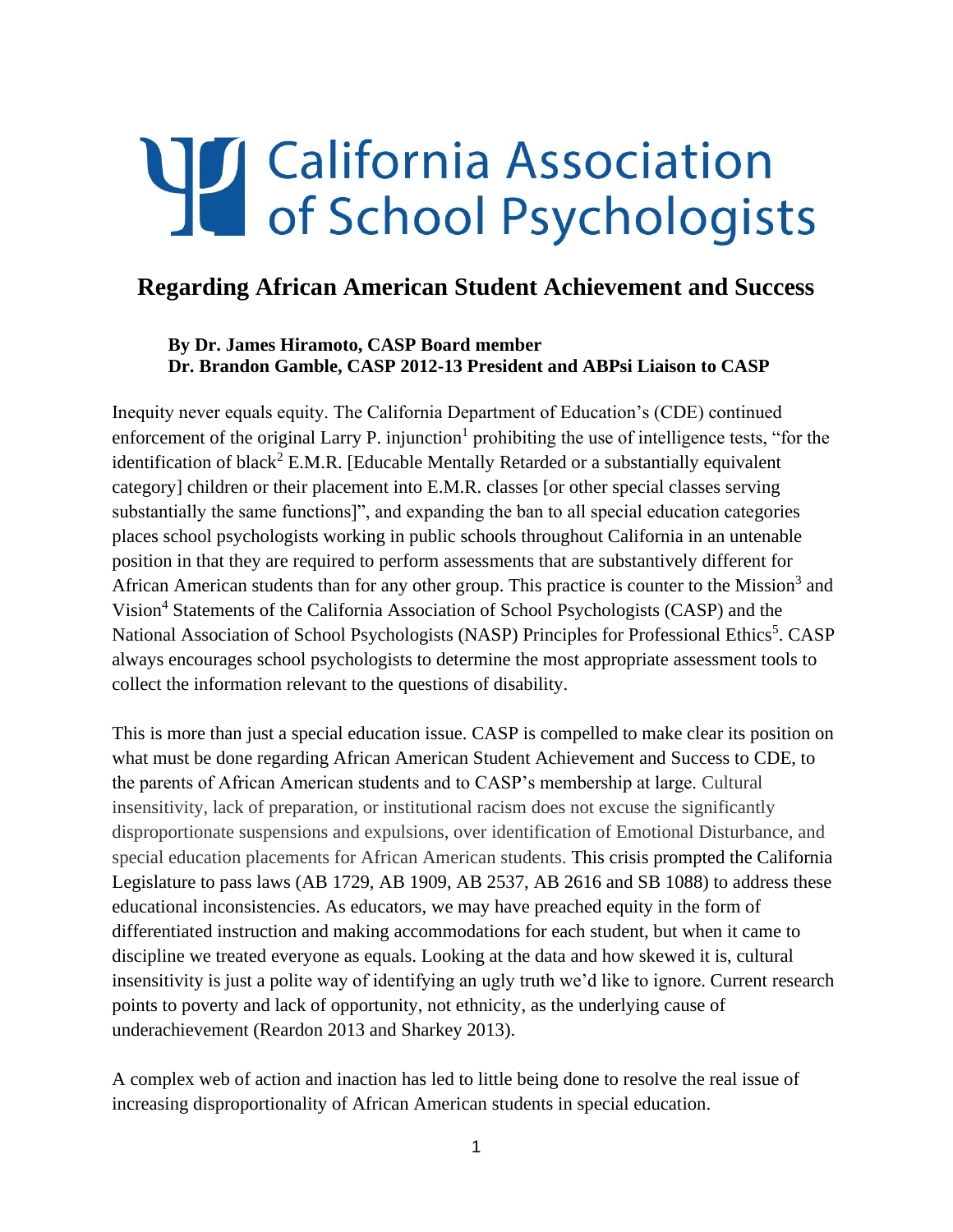Disproportionality is known by many other names in education, "The Achievement Gap," "The School to Prison Pipeline," to name just two. Disproportionality is an educational institutional problem, not a problem of special education (Voulgarides, C.K. & Fergus, E. 2017). This topic has been written on extensively in *CASP Today*, most recently in a three-part series, "Larry P. Moved Down the Hall": from EMR [Educable Mentally Retarded] to ED [Emotional Disturbance] (Summer & Fall 2012, and Winter 2013), as well as in an article (Winter 2017) regarding what assessments school psychologists can or cannot use as professionals. The articles refer to an event that happened long before the growing majority of CASP's membership was born and assumes nothing has changed. Longitudinal data from the time of the Larry P. expansion are not available, but calculated for this paper (Hiramoto, 2017) are comparisons of risk ratios from 2000-2001 to 2016-2017. While Intellectual Disability (ID) and Specific Learning Disability (SLD) risk ratios are not more significantly disproportionate than the National Example Risk Ratio, SLD is inching closer to it (see Table 1).

|            | 2000-<br>2001 | $2016-$<br>2017 | $\%$<br>change | National example Risk Ratio (which is equal to<br>two Median Absolute Deviations above the<br>median risk ratio for the nation) |
|------------|---------------|-----------------|----------------|---------------------------------------------------------------------------------------------------------------------------------|
| ID         | 1.49          | 1.64            | $+10%$         | 2.48                                                                                                                            |
| <b>SLD</b> | 1.81          | $1.79*$         | $-1\%$         | 1.97                                                                                                                            |

Table 1.

\*Approaching Significant Disproportionality statewide

The move down the hall can be seen in Table 2 below:

Table 2

|            | 2000-<br>2001 | $2016 -$<br>2017 | $\%$<br>change | National example Risk Ratio (which is equal to<br>two Median Absolute Deviations above the<br>median risk ratio for the nation) |
|------------|---------------|------------------|----------------|---------------------------------------------------------------------------------------------------------------------------------|
| <b>OHI</b> | 1.27          | $2.16*$          | $+70%$         | 2.37                                                                                                                            |
| ED         | 3.52          | $3.24**$         | -8%            | 2.96                                                                                                                            |

\*Approaching Significant Disproportionality statewide

\*\*Significantly Disproportionate statewide

The 70% increase in Other Health Impairment (OHI), while still lower than the 2.37 national example risk ratio threshold, is getting closer to significant disproportionality. And while there has been an 8% decrease in Emotional Disturbance (ED) in these intervening 16 years, this decrease is most likely due to downward pressure from the federal government. California is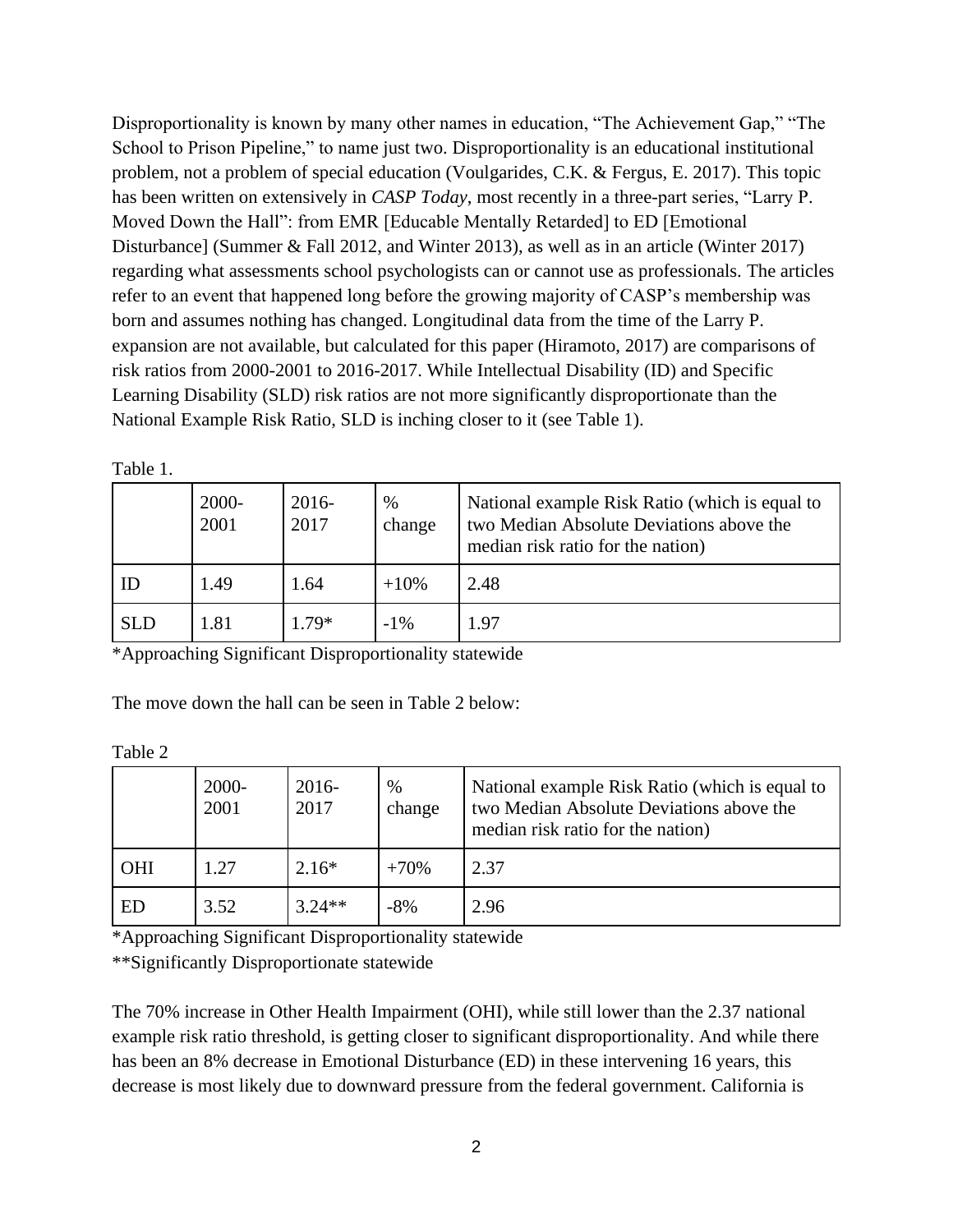considered significantly disproportionate because it exceeds the national example risk ratio threshold of 2.96.

The Association of Black Psychologists (ABPsi) and the American Psychological Association (APA) have collaborated around evidenced-based practices for African American youth (APA, 2008). The dissemination of evidence-based research from ABPsi's, the *Journal of Negro Education,* and NASP's subcommittee for Black youth for interventions are available to school psychologists today. In 2012, after 40 years of holding very different political and social positions on this issue, ABPsi and CASP collaborated in conjunction with NASP to address disproportionality and high standards in assessment, intervention, and ongoing support for African American youth (NASP, 2013; Cordrington & Fairchild, 2012). Out of this collaboration has also come the first empirical study by ABPsi and CASP that focuses on the perspectives of African American parents and their needs for support (Gamble, 2016; Gamble, 2017). Much of the prior writing about African American parents was not empirical and only had to do with whether Black parents thought intellectual quotient (IQ) based testing was helpful for things like Gifted & Talented Placement rather than about special education placement. The next phase in this collaboration is to provide more authentic information for parents and school-based educators to help them make more informed decisions regarding assessment and interventions. More needs to be done with respect to adult education, mentorship programs, et cetera, to support African Americans specifically, and students who have not typically had access to quality education, generally. The phenomena of stereotype threat (Aronson & Inzlicht, 2004; Aronson., Cohen, McColskey, Montrosse, Lewis, & Mooney, 2009; and Steele, 1997), is the situational circumstances in which individuals feel to be at risk of conforming to negative stereotypes about their social group. For African Americans' test performance, stereotype threat requires specific consideration. According to the American Psychological Association (2006), stereotype threat occurs when "negative stereotypes raise inhibiting doubts and high-pressure anxieties in a test-taker's mind." These challenges to strong test performance by African American students are real and must be addressed by educators. Only through continued public engagement with parents, community and professional groups can we change the odds in favor of students instead of against them. CASP is committed to continuing communication with parent groups and other professional organizations to address significant disproportional representation of minorities in special education, poorer academic outcomes in general education, increased dropout rate, inequity in school discipline practices, and the continuing education of school psychologists on these serious issues.

CDE's continued enforcement of the original Larry P. injunction prohibiting the use of intelligence tests, "for the identification of black E.M.R. [Educable Mentally Retarded or a substantially equivalent category] children or their placement into E.M.R. classes [or other special classes serving substantially the same functions]", and expanding the ban to all special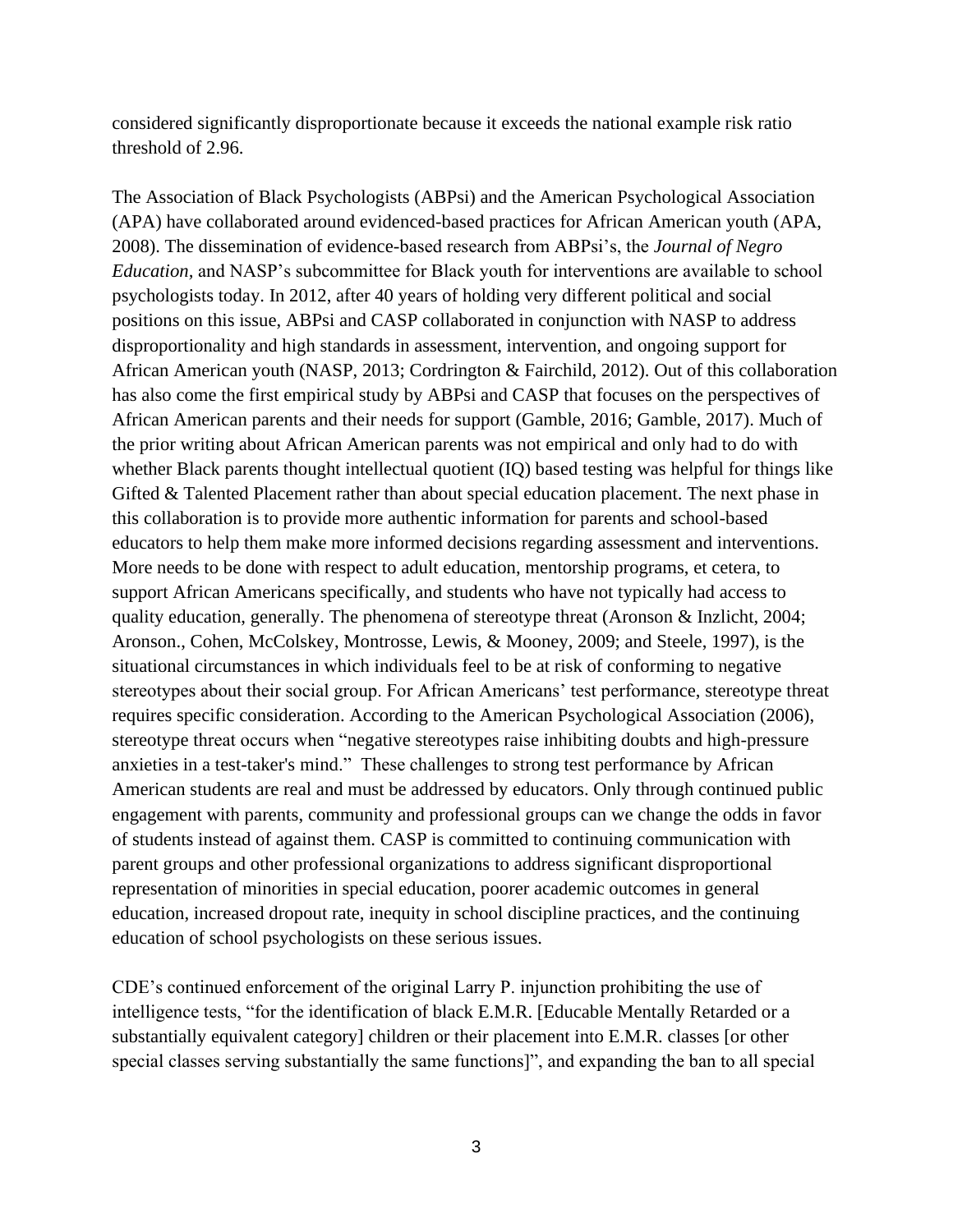education categories, undermines California school psychologists' ability to determine the most appropriate assessment tools to collect the information relevant to the questions of disability.

CDE's continued support for this position (a position made clear in the 2010 Larry P Work Group Final Report dated April 28, 2011<sup>6</sup>) comes from Deputy General Counsel for CDE Barry Zolotar in his 1994 Legal Advisory<sup>7</sup>. What CDE's continued enforcement of this ban fails to acknowledge is that the ban on intelligence tests was never intended to be permanent. Within the original Larry P. decision itself are steps for the State Board of Education (SBE) to apply for permanent injunctive relief. In 1994, the Ninth Circuit Court in its findings for Crawford v. Honig<sup>8</sup> states "[the] focus of the district court's inquiry was the disproportionate enrollment of African-American children in dead-end E.M.R. classes, not the use of I.Q. tests generally (Id at 988-89). Indeed, the district court stated that its decision "should not be construed as a final judgment on the scientific validity of intelligence tests" generally and held only that "[w]hatever the general scientific merits of the tests...defendants have failed to show a valid, legal justification for their use for Black E.M.R. placement" (Id. at 989). The reason for the ban on intelligence tests had to do with the failure to show a valid, legal reason for its use, not test bias.

CASP and the Ninth Circuit Court are aware of the legal and ethical requirement that discriminatory/biased tests are not to be used for the purposes of special education assessment. Given this, it is important to note that the Ninth Circuit Court did not see fit to use the same judgment that CDE used in the Larry P. Settlement Agreement of 1986<sup>9</sup> (and continues to use), to expand the ban from EMR, presently known as Intellectual Disability (ID), to all special education categories (Crawford v Honig, 1994). All 50 states and territories are under the same federal laws precluding the use of biased or discriminatory tests, however only California maintains a ban. This was put to rest in the Parents in Action on Special Ed. (PASE) v. Hannon No.74 C 3586. 506 F.Supp. 831(1980) United States District Court, N.D. Illinois<sup>10</sup> case. Immediately following Larry P. v. Riles, the PASE v. Hannon case reviewed intelligence tests (WISC, WISC-R and Revised Stanford Binet Form L-M) item by item with arguments for and against test bias and their efficacy of use as part of a comprehensive assessment. Judge John F. Grady goes into great detail in his Memorandum Decision and concludes:

"…plaintiffs have failed to prove their contention that the Wechsler and Stanford-Binet IQ tests are culturally unfair to black children, resulting in discriminatory placement of black children in classes for the educable mentally handicapped…The requirement that "materials and procedures" used for assessment be non-discriminatory, and that no single procedure be the sole criterion for assessment, seems to me to contemplate that the process as a whole be non-discriminatory. It does not require that any single procedure, standing alone, be affirmatively shown to be free of bias. The very requirement of multiple procedures implies recognition that one procedure, standing alone, could well result in bias and that a system of cross-checking is necessary.… I believe and today hold that the WISC, WISC-R and Stanford-Binet tests, when used in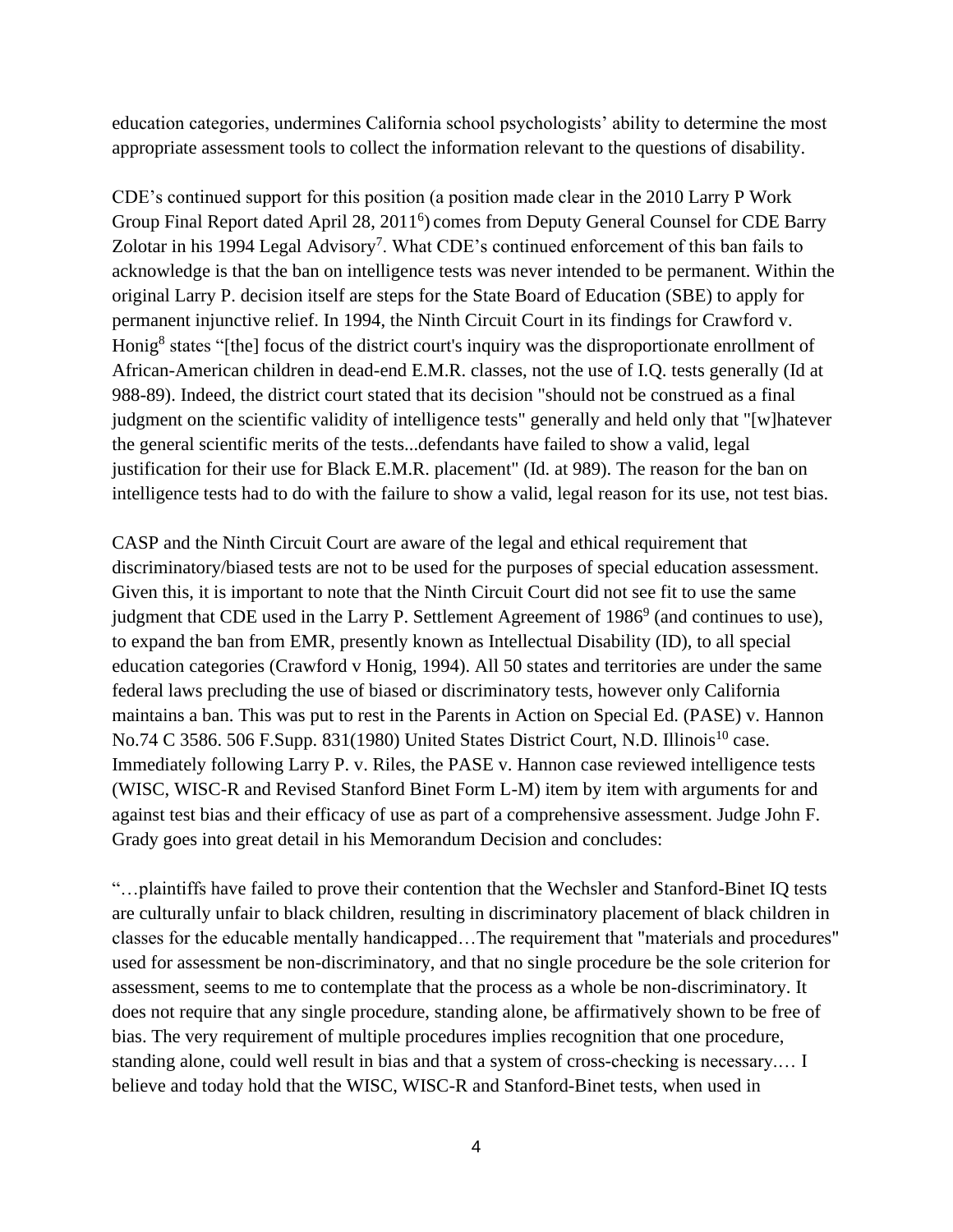conjunction with the statutorily mandated ["other criteria"] for determining an appropriate educational program for a child (20 U.S.C. § 1412(2)(D)(5), do not discriminate against black children in the Chicago public schools. Defendants are complying with that statutory mandate. Intelligent administration of the IQ tests by qualified psychologists, followed by the evaluation procedures defendants use, should rarely result in the misassessment of a child of normal intelligence as one who is mentally retarded. There is no evidence in this record that such misassessments as do occur are the result of racial bias in test items or in any other aspect of the assessment process currently in use in the Chicago public school system."

To date, no other cases have been decided at the Circuit Court or Supreme Court level regarding test bias. For the other 49 states and territories in the United Stated, the issue is settled.

Problems compound as there is rampant confusion throughout California as to what is currently banned or what does or does not constitute an intelligence test. The last word from CDE is the 1997 Memorandum<sup>11</sup>, by then State Director of Special Education Leo Sandoval, to CDE's Special Education Consultants. This memorandum lists the original Larry P. 1979 banned tests, tests from the Larry P. Settlement Agreement of 1986, and other tests that might be regarded as IQ tests from the Larry P Task Force Report of 1989<sup>12</sup>. Currently districts using the same tests (memory, neuropsychological processing, and cognitive processing tests etc.) are inconsistently issued corrective actions (or none at all) by CDE's Special Education Consultants during Special Education Self Reviews (SESR) or Verification Reviews (VR). Some districts find themselves under costly corrective action to redact and reassess students using alternative tests, where other districts that have used the same tests are free of corrective action. This variability demonstrates a lack of understanding of the practice of school psychology, special education assessment and evaluation. Reportedly, CDE's Special Education Consultants are arguing that tests that are not on the banned list should still not be used, "because they correlate with intelligence tests." If this is the standard, then the Smarter Balanced Assessment of California and report cards should be banned as they too correlate with intelligence tests. CASP firmly believes that Special Education Consultants should not be in a position to make these judgments, as made very clear in the CDE 1997 Memorandum which states:

"…because the original Larry P. decision was not limited to a specific set or sets of standardized intelligence tests, school districts should be advised that any standardized measure of intelligence should not be used with African-American students until such time as they are validated as unbiased by the State Board of Education and approved by the court. There should be no "onthe-spot" judgements (sic) that result in finding districts out of compliance for using tests that are not listed. For any districts that you found out of compliance during 1995-96 or 1996-97 CCRs for using tests that are not identified for use with African-American students, please remove their non-compliance status on item III-S25."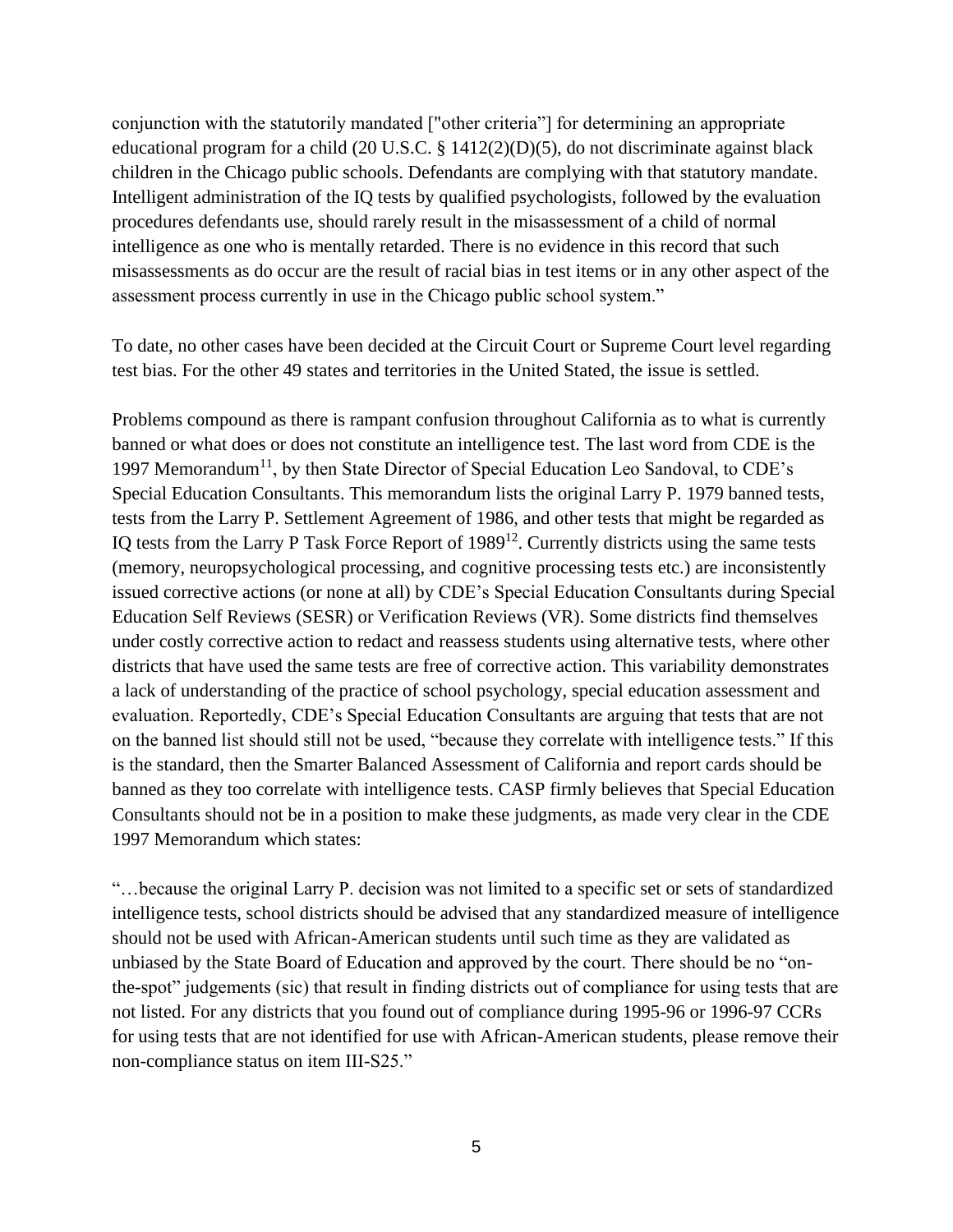To date neither CDE or SBE have implemented the permanent injunctive relief of validating any test. New tests are always being developed which include new norming practices such as determining item bias, or the use of a comprehensive stratified random sampling using U.S. census data. The ban also doesn't take into consideration the years of research within the field and the development of new theoretical constructs that have substantively changed revised editions of tests on the banned list. In fact, some of these tests are on their fourth or fifth revision since the original ban took place.

CASP's past attempts in trying to make clear CDE's directives regarding Larry P. have been misrepresented. It has come to our attention that CDE is referencing CASP's reporting on what is or is not allowed as if it were CASP's idea. Some districts have assumed that CASP is validating these practices by reporting them. Because of these reasons, CASP is clarifying that it has only reported, through its convention and publications, what its members have been reporting to their region representatives on the actions CDE (through its Educational Consultants) has taken or not taken against LEAs regarding Larry P. To date, it has been a cautionary reporting of what is happening in districts in our state during SESRs and VRs, not one of conviction or belief in its practice. The variability throughout California in what testing instruments are or are not allowed; the recent reported inconsistent corrective actions to districts; and the compromising of our professional practice because of restrictions on the assessments instruments that this process requires, has culminated in this paper.

CASP respectfully finds itself in opposition to the continued ban of any test for use with African American students for any special education category.

CASP will support the CDE and the SBE in taking any steps necessary to:

- Support any and all efforts to address the real problems of significant disproportional representation of African Americans in special education, under achievement in general education, the imbalance of school discipline and school dropout.
- Resolve the original test ban issue for EMR (and its equivalent).
- Discontinue the expansion of the ban to all special education categories as the CDE and SBE have been out of compliance since Crawford v. Honig on this issue.
- Connect and collaborate with African American community based agencies and parent organizations that seek to support positive outcomes of academic progress and excellence in achievement for African American youth.
- Strongly encourage the Commission on Teacher Credentialing to mandate continuing education for school psychologists on disproportionality issues. This would mean that credentialed school psychologists would periodically be updated on best practices to address the needs of African American students. This would be all the more imperative when a local education agency is found to have significant disproportionality. Which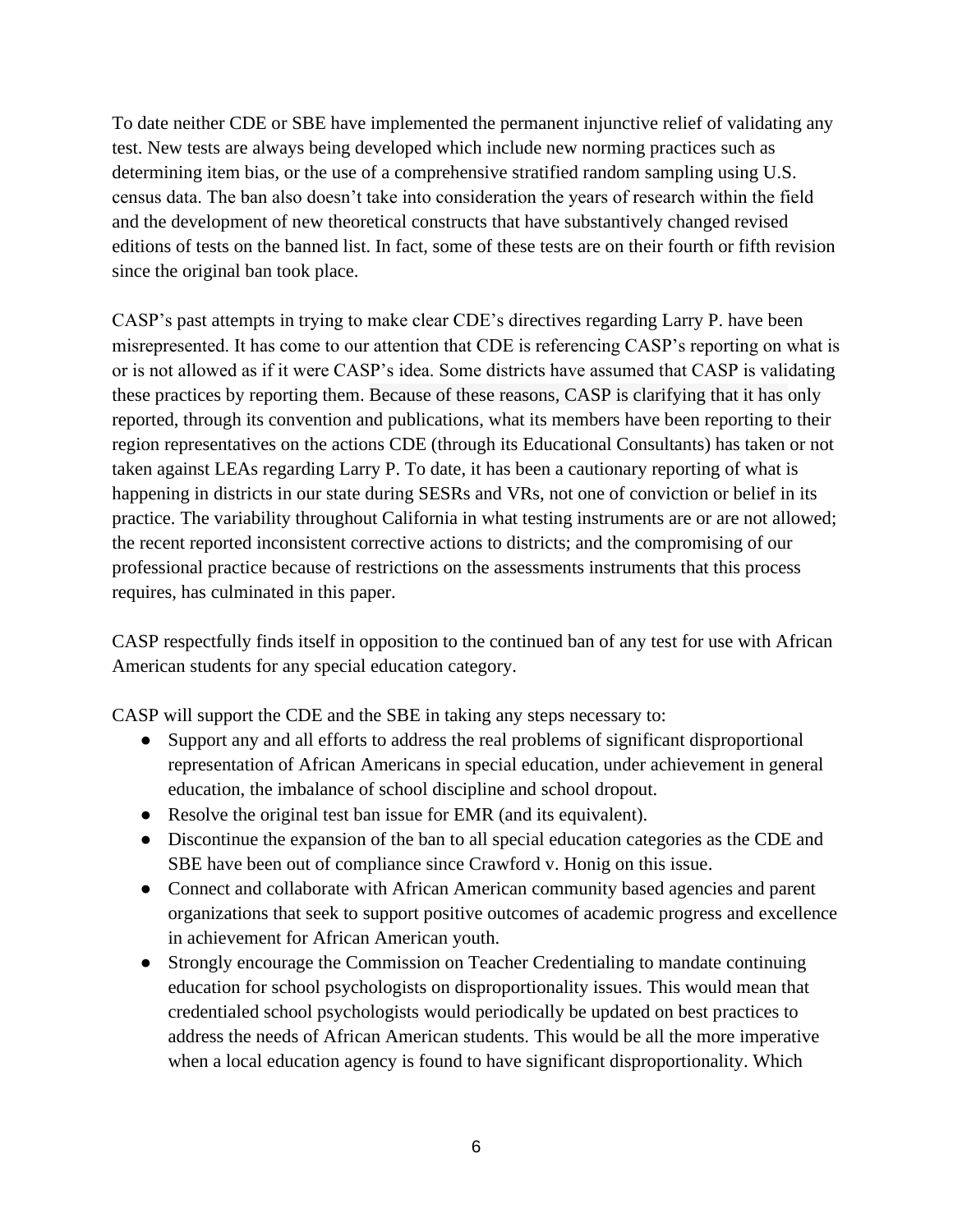tests kits to give should not be the only focus on continuing education regarding success for African American students.

Again, these actions will not absolve LEAs' or Special Education Local Planning Agencies' (SELPAs') responsibilities regarding significant disproportionality of African American students in special education. However, LEAs and SELPAs that are making the aforementioned steps to address issues in a proactive manner should be supported, and not penalized, in their efforts to address disproportional placements of African American students in special education, suspensions, and/or limited enrollment in advanced courses. At the very least these LEAs and SELPAs should be afforded a waiver to the current test ban practice to substantiate that it is **not**  the tests but the professional practice that reduces significant disproportionate representation. CASP has shared and will continue to share these best practices at its annual conventions and institutes. CDE and SBE should look to these groups to develop the continuing in-service trainings statewide that have yet to take place but were recommended in both the 1989 Larry P Task Force Report and 2010 Larry P Work Group.

## **Endnotes**

- **1.** Larry P. v Riles see attached copy
- 2. The term 'black' is used when provided quotes from prior documents. All other times we will refer to the students and families who are the focus of this paper as 'African American'.
- 3. The Mission Statement of the California Association of School Psychologists: "To provide high quality educational and leadership programs, that maintain high standards of practice for school psychologists through legislative advocacy, professional development, communications, publications, ethics guidelines, and direct services to members, to enable the growth and development of the profession, and to ensure safe, healthy, and successful outcomes for the children, schools and communities we serve."
- 4. The Vision of the California Association of School Psychologists: "To foster the social, emotional and academic wellbeing of all students by collaborating with families, school staff, and the community to ensure that students are educated in schools that support equity, access, and respect for all."
- 5. National Association of School Psychologists' Principles for Professional Ethics: "Principle I.3. Fairness and Justice: In their words and actions, school psychologists promote fairness and justice. They use their expertise to cultivate school climates that are safe and welcoming to all persons regardless of actual or perceived characteristics,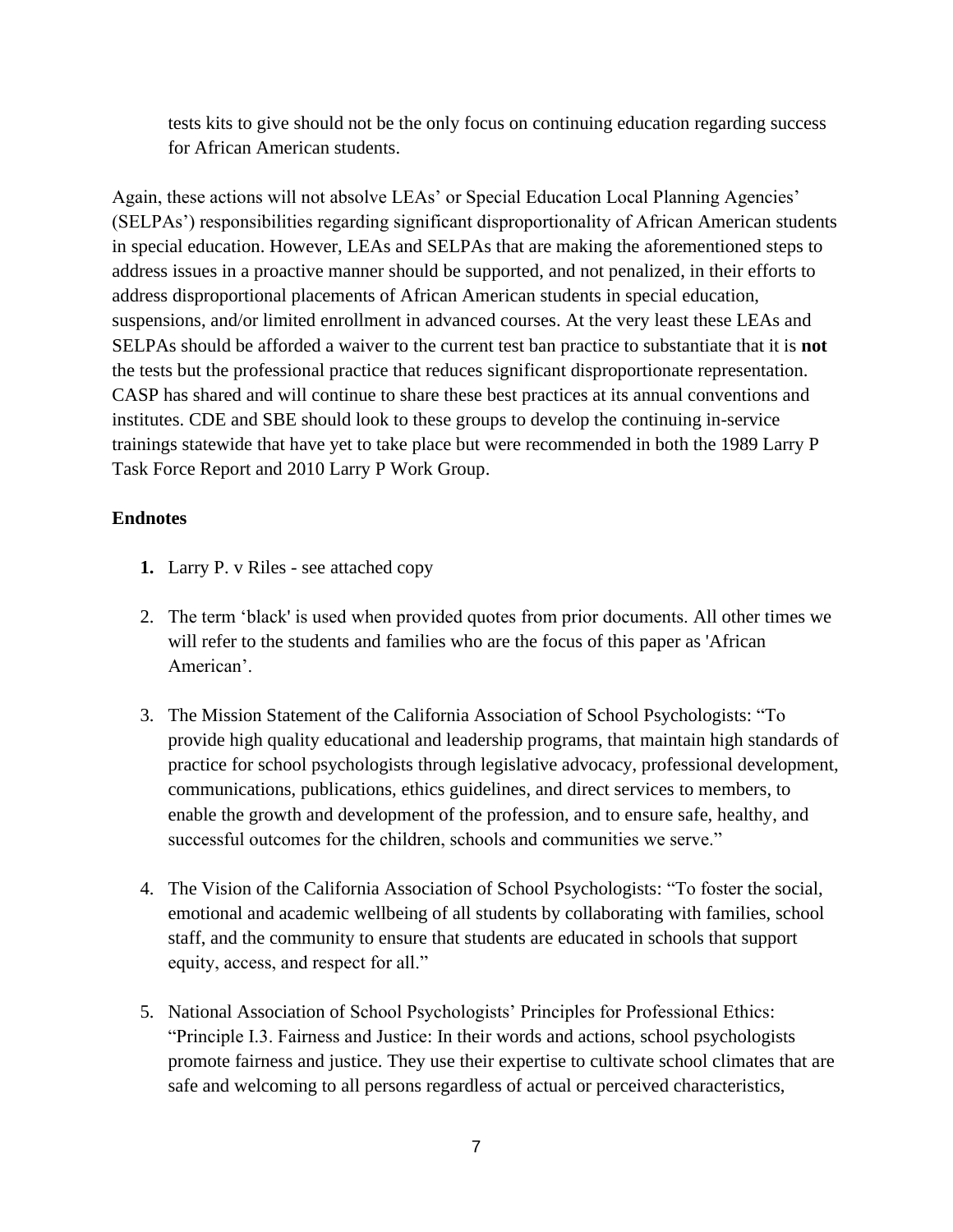including race, ethnicity, color, religion, ancestry, national origin, immigration status, socioeconomic status, primary language, gender, sexual orientation, gender identity, gender expression disability, or any other distinguishing characteristics.

Standard I.3.1 School psychologists do not engage in or condone actions or policies that discriminate against persons, including students and their families, other recipients of service, supervisees, and colleagues based on actual or perceived characteristics including race; ethnicity; color; religion; ancestry; national origin; immigration status; socioeconomic status; primary language; gender; sexual orientation, gender identity, or gender expression; mental, physical, or sensory disability; or any other distinguishing characteristics.

Standard I.3.2 School psychologists pursue awareness and knowledge of how diversity factors may influence child development, behavior, and school learning. In conducting psychological, educational, or behavioral evaluations or in providing interventions, therapy, counseling, or consultation services, the school psychologist takes into account individual characteristics as enumerated in Standard I.3.1 so as to provide effective services<sup>22</sup>

Standard I.3.3 School psychologists work to correct school practices that are unjustly discriminatory or that deny students, parents, or others their legal rights. They take steps to foster a school climate that is safe, accepting, and respectful of all persons. Standard I.3.4 School psychologists strive to ensure that all children have equal opportunity to participate in and benefit from school programs and that all students and families have access to and can benefit from school psychological services.<sup>23</sup>

Principle II.3. Responsible Assessment and Intervention Practices School psychologists maintain the highest standard for responsible professional practices in educational and psychological assessment and direct and indirect interventions.

…Standard II.3.2 School psychologists use assessment techniques and practices that the profession considers to be responsible, research-based practice.

School psychologists select assessment instruments and strategies that are reliable and valid for the child and the purpose of the assessment. When using standardized measures, school psychologists adhere to the procedures for administration of the instrument that are provided by the author or publisher of the instrument. If modifications are made in the administration procedures for standardized tests or other instruments, such modifications are identified and discussed in the interpretation of the results.

If using norm-referenced measures, school psychologists choose instruments with up-to-date normative data.

When using computer-administered assessments, computer-assisted scoring, and/or interpretation programs, school psychologists choose programs that meet professional standards for accuracy and validity. School psychologists use professional judgment in evaluating the accuracy of computer-assisted assessment findings for the examinee.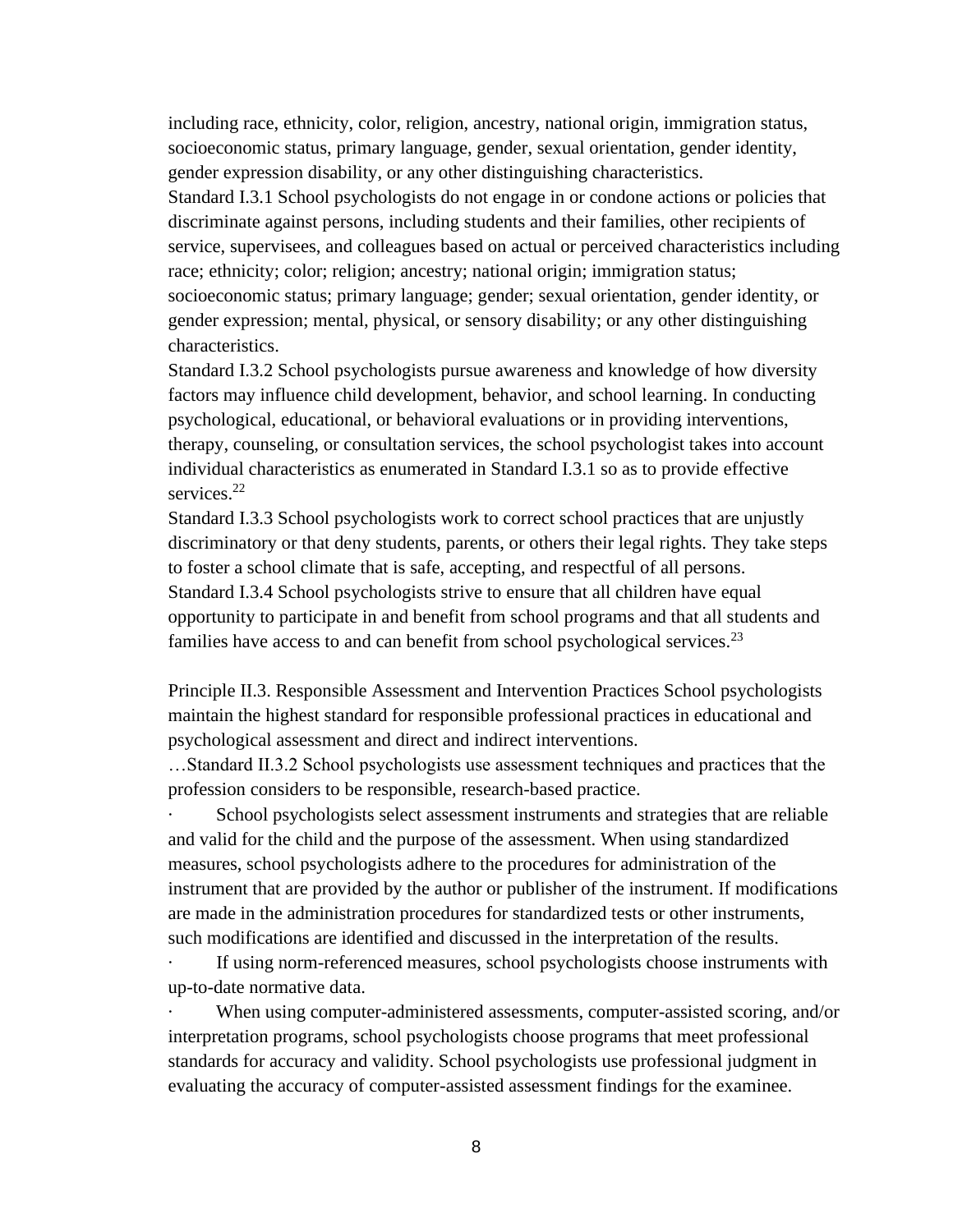…Standard II.3.3 A psychological or psychoeducational assessment is based on a variety of different types of information from different sources.

…Standard II.3.5 School psychologists conduct valid and fair assessments. They actively pursue knowledge of the student's disabilities and developmental, cultural, linguistic, and experiential background and then select, administer, and interpret assessment instruments and procedures in light of those characteristics (see Standard I.3.1. and I.3.2)."

- 6. 2010 Larry P Work Group Final Report (April 28, 2011) see attached copy
- 7. 1994 Zolotar, B. "California Department of Education Legal Advisory" see attached copy
- 8. Ninth Circuit's 1994 Affirmation of the Crawford v. Honig Decision see attached copy
- 9. Education for All Handicapped Children Act (Public Law 94-124) 1975 see attached copy
- 10. Parents in Action on Special Ed. (PASE) v. Hannon No.74 C 3586. 506F.Supp. 831(1980) United States District Court, N.D. Illinois
- 11. CDE 1997 Memorandum, State Director of Special Education Leo Sandoval to CDE Special Education Consultants – see attached copy
- 12. 1989, Larry P Task Force Report, California Department of Education see www.casponline.org/publications

### **References**

- American Psychological Association (2006). *Stereotype threat widens the achievement gap*. Retrieved 08/01/17 from<http://www.apa.org/research/action/stereotype.aspx>
- American Psychological Association (2008). *Task Force on Resilience and Strength in Black Children and Adolescents, Resilience in African American Children and Adolescents: A Vision for Optimal Development.* As retrieved 02/21/17 from [http://www.apa.org/pi/families/resources/resiliencerpt.pdf](https://www.apa.org/pi/families/resources/resiliencerpt.pdf)
- Aronson, J., & Inzlicht, M. (2004). The ups and downs of attributional ambiguity: Stereotype vulnerability and the academic self-knowledge of African-American students. *Psychological Science, 15*, (12), 829-836.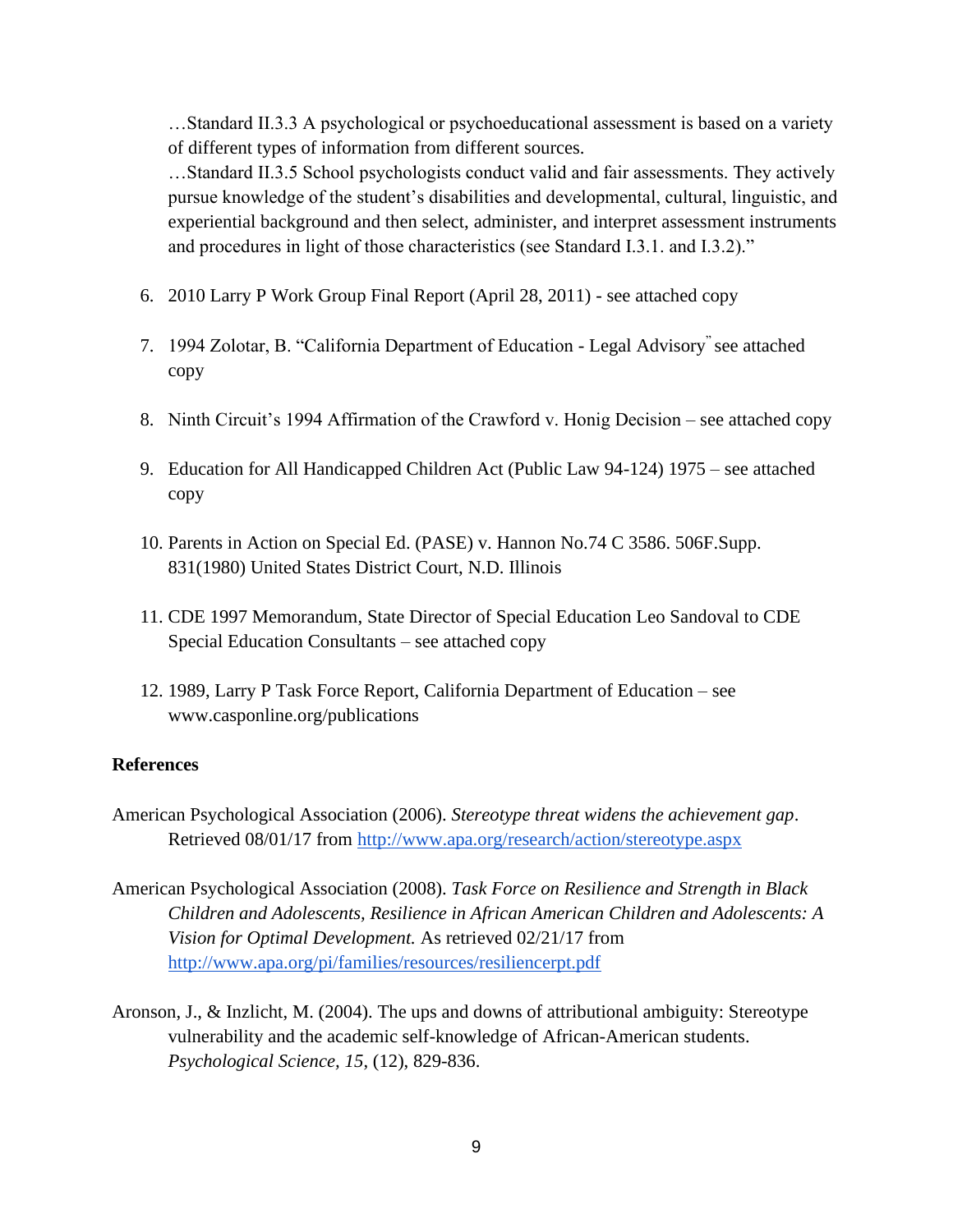- Aronson, J., Cohen, G., McColskey, W., Montrosse, B., Lewis, K., and Mooney, K. (2009). *Reducing stereotype threat in classrooms: a review of social-psychological intervention studies on improving the achievement of Black students* (Issues & Answers Report, REL 2009–No. 076). Washington, DC: U.S. Department of Education, Institute of Education Sciences, National Center for Education Evaluation and Regional Assistance, Regional Educational Laboratory Southeast. Retrieved from<http://ies.ed.gov/ncee/edlabs>
- Codrington, J., & Fairchild, H. H. (2012). *Special education and the mis-education of African American children: A call to action.* Washington, DC: Association of Black Psychologists.
- Gamble, B. (2012). "Larry P" moved down the hall: From Educable Mentally Retarded to Emotionally Disturbed: The over-representation of African American students in special education. Part I *CASP Today. 62* (3), 10-11.
- Gamble, B. (2012). "Larry P" moved down the hall: From Educable Mentally Retarded to Emotionally Disturbed: The over-representation of African American students in special education. Part 2. *CASP Today. 62* (4), 8 & 14.
- Gamble, B. (2013). "Larry P" moved down the hall: From Educable Mentally Retarded to Emotionally Disturbed: The over-representation of African American students in special education. Part 3. *CASP Today. 63* (1), 8.
- Gamble, B. (August, 2016). *Black parents' perspectives on school psychology.* A presentation for the Association of Black Psychologists' Convention. Alexandria, VA.
- Gamble, B. (October, 2017). *Black parents' perspectives on school psychology.* A workshop for the California Association of School Psychologists' Convention. Garden Grove, CA.
- Hiramoto, J. (2017). The Current Issues Regarding the Assessment of African American Students for The Purposes of Identifying and Providing Services in Special Education. *CASP Today. 67* (1), 3-5.
- Hiramoto, J. (2017). *Calculation of Risk Ratios for Special Education Categories by Ethnicity/Race 2000-2001 and 2016-17.* Unpublished paper, with data taken from <http://data1.cde.ca.gov/dataquest/> and from the (2016, Feb). Racial and Ethnic Disparities In Special Education: A Multi-Year Disproportionality Analysis By State, Analysis Category, And Race/Ethnicity. Office of Special Education and Rehabilitative Services, U.S. Department of Education.